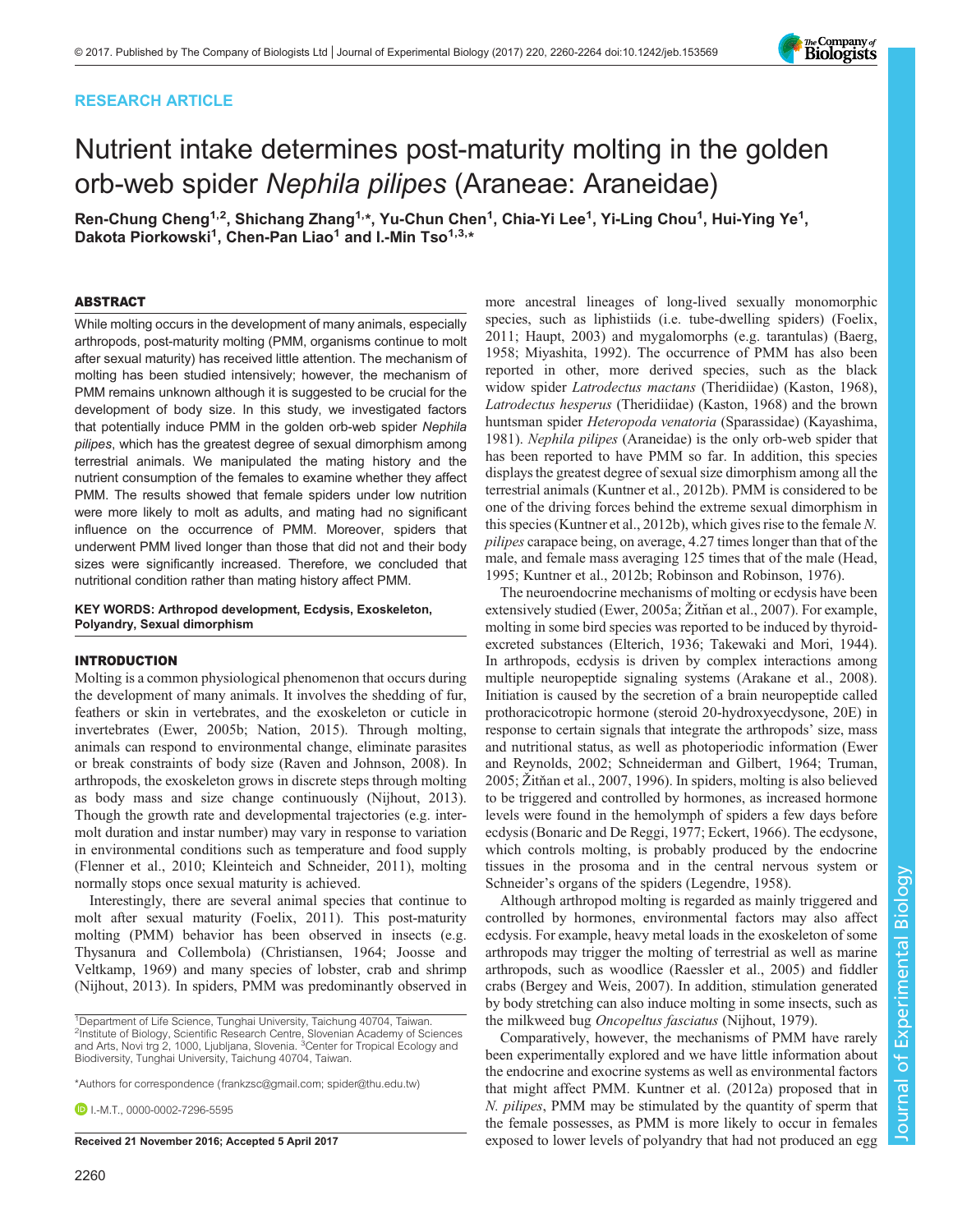<span id="page-1-0"></span>sac ([Kuntner et al., 2012b](#page-4-0)). In addition, the PMM exuvia resulting from PMM in N. pilipes does not contain any epigynal structures (the epigynum is the external genital structure of female spiders located in front of the genital opening) [\(Kuntner et al., 2012a\)](#page-4-0), suggesting that sperm collected in the spermathecae of molting females can be retained. This suggests that PMM may be affected by the female's mating history because it may extend her life span and thus increase the potential to obtain more sperm.

Molting, including PMM, may also be affected by other factors, such as body size and nutrient intake. For example, molting in crustaceans is closely correlated with nutrition, and a low nutrient intake inhibits the molting of larvae [\(McConaugha, 1985\)](#page-4-0). Arthropods often initiate a molting cycle when they reach a critical body mass after consuming sufficient nutrient ([Nijhout,](#page-4-0) [1979](#page-4-0)). In N. pilipes, females may increase body size via PMM to obtain reproductive advantages, especially when food is abundant.

We hypothesized that mating history and nutrition play an important role in determining PMM. To test this hypothesis, we manipulated the mating history and nutrient intake of N. pilipes females to see how the occurrence of PMM is affected by these two factors. We predicted that a lower level of polyandry and a higher level of nutrition would stimulate the females to molt again after maturity.

# MATERIALS AND METHODS

## Study species and maintenance

Nephila pilipes (Fabricius 1793) (Araneae: Araneidae) is a brightly colored spider, which is widely distributed in an area spanning East Asia, India, Southeast Asia, West Pacific islands and North Australia ([Su et al., 2007](#page-4-0)). It constructs large orb webs in the understory of tropical/subtropical forests [\(Murphy and Murphy,](#page-4-0) [2000](#page-4-0)). The spiders used in this experiment were collected from subtropical forests of Taiwan. We collected sub-adult females and reared them until adulthood in the laboratory. We also collected adult males from sub-adult females' webs and carefully inspected male pedipalp status and length of the embolus before use in experiments. Pedipalps are situated on the second pair of appendages of the spider prosoma, and act as copulatory devices in mature males. The embolus is a narrow whip-like extension of the palpal bulb, which is inserted into the female genital opening during sperm transfer. Only those males with intact pedipalps (i.e. without any damage) were used in the experiments. During the mating season, there are up to eight males waiting in a sub-adult female's web, and mating usually results in male pedipalp damage in this species [\(Kuntner et al., 2012b, 2009\)](#page-4-0). Therefore, we assumed that the males with intact pedipalps were unmated. We kept females individually in plastic frames  $(40\times30$  cm and 10 cm high) with translucent screens, and kept males individually in plastic cups (500 ml). All spiders were maintained in the laboratory under controlled environmental conditions (temperature:  $25 \pm 1^{\circ}$ C; relative humidity:  $80 \pm 10\%$ ; photoperiod: 12 h:12 h light:dark with lights on between 08:00 h and 20:00 h). We sprayed spiders with water daily and fed males with Drosophila, and females with mealworms (Zophobas morio). The body length and cephalothorax width of the females were measured 1 day after they had molted into adults.

#### Mating trials

To examine how nutrition and mating history affect female PMM, we performed mating trials in the laboratory on female webs. Females were randomly subjected to two mating (mating versus no mating) and two feeding regimes (high nutrition versus



Fig. 1. Mean (±s.e.) carapace width of female Nephila pilipes before and after maturity molting in the high and low nutrition groups in the absence of mating. Dotted lines represent data of individual spiders. HN, high nutrition no mating (N=36); LN, low nutrition no mating (N=9); Pre, before maturity molting; Post, after maturity molting.

low nutrition; we assumed high diet as high nutrition in this study – see below). Four groups were set up in this experiment: high nutrition and no mating (HN,  $N=40$ ); high nutrition and mating (HM,  $N=20$ ); low nutrition and no mating (LN,  $N=40$ ); low nutrition and mating  $(LM, N=20)$ . In the mating groups, females mated three times with three different males consecutively, and each mating event was allowed to occur for 15 min. [Kuntner et al. \(2012b\)](#page-4-0) and [Danielson-François et al.](#page-4-0) [\(2012\)](#page-4-0) reported that the mating duration of a male be up to 1 h. In this highly polyandrous species, sperm from different males may compete with each other inside the female spermatheca. It is unknown how much sperm a female N. pilipes will accept before she refuses further mating attempts. Therefore, we assumed that the longer the pedipalp insertion, the more sperm a female would receive, and considered 45 min long enough for a female to obtain enough sperm in order to produce egg sacs. We started each mating trial by gently introducing a male to a female's web about 15 cm away from the female and recorded all occurrences of pedipalp insertions. We interrupted the mating of each male when the duration reached 15 min. We introduced another male to the web 10 min after mating with the previous male was interrupted. We discarded the data if the total insertion time of a male did not reach 15 min. All females used in the experiment were aged 2–3 weeks post-maturity. Females were fed one mealworm before mating trials to decrease the cannibalistic tendency of the female. After mating, we kept the females individually and reared them until they died. We discarded the data if females escaped or died during the experiment. Each male was used for mating only once. In the high nutrition group, we fed females 12 mealworms per week, while in the low nutrition group we fed females three mealworms per week.

Table 1. Results of linear mixed model assessing the body size of female Nephila pilipes under different nutrition before and after postmaturity molting (PMM)

|                                          | Estimate<br>$(\pm s.e.m.)$ | $T_{20}$ |          |
|------------------------------------------|----------------------------|----------|----------|
| Intercept (overall average)              | $7.132 \pm 0.110$          | 64 914   | < 0.0001 |
| Nutrition (high versus low)              | $0.565 \pm 0.220$          | 2.572    | 0.018    |
| Measurement (pre-PMM versus<br>post-PMM) | $0.991 \pm 0.196$          | 5049     | < 0.0001 |
| Nutrition×measurement                    | $0.079 \pm 0.392$          | 0.201    | 0.843    |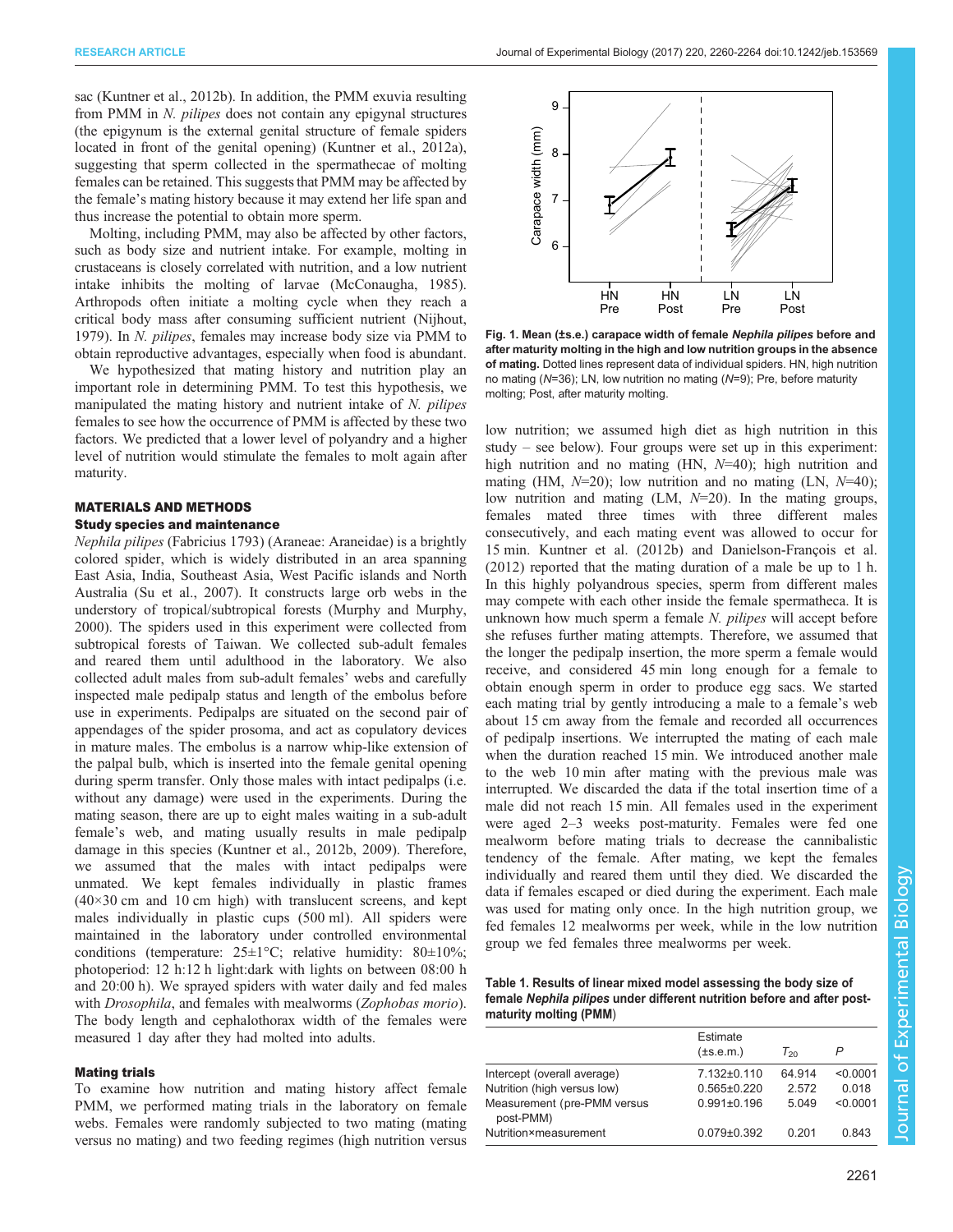<span id="page-2-0"></span>



Fig. 2. Frequency of post-maturity molting (PMM) in female N. pilipes in the high/low nutrition and mating/no mating groups. HN, high nutrition no mating (N=36); HM, high nutrition and mating (N=9); LN, low nutrition no mating ( $N=35$ ); LM, low nutrition and mating ( $N=8$ ).

#### Data analysis and statistics

We used a linear mixed model to compare the body length of females before and after PMM, where spider individual was treated as a random factor. Some spiders escaped or died during the experiment, so some groups had a smaller sample size. To fit data with the smaller sample sizes, we performed an exact logistic regression ([Zamar et al., 2007](#page-4-0)) to test the relationship between carapace width and the mating history of adult females with the probability of PMM. We used a Firth's bias-reduced penalizedlikelihood logistic regression to determine whether nutrition (high and low) and female carapace width affect the probability of PMM. A Cox proportional hazards regression model based on the Kaplan– Meier method was used to fit the time to PMM among nutrition treatments, given the same carapace width. The Kaplan–Meier method was used to estimate the survival rate of the individual, which was then examined by a Cox proportional hazards regression model to check whether nutrient intake, PMM and carapace width had any impact on survival.

# RESULTS

In total, we carried out 36 mating trials in the HN group, 9 mating trials in the HM group, 35 mating trials in the LN group and 8 mating trials in the LM group. Among these groups, we observed 5, 0, 16 and 4 cases of PMM, respectively. Female carapace width was significantly increased after PMM in both high nutrition and low nutrition groups  $(P<0.0001$ ; [Fig. 1](#page-1-0), [Table 1](#page-1-0)), suggesting that body size of the spider can increase through PMM. In addition, females receiving high nutrition had significantly larger body size than those receiving low nutrition, either before or after PMM  $(P=0.018)$ ; [Fig. 1, Table 1\)](#page-1-0). However, we did not find significant variation in average growth ratio (ratio of carapace width of spiders when finishing PMM to that of spiders just achieving maturity) between

Table 2. Results of exact logistic regression assessing the effects of nutrition and mating on the occurrence of PMM in female N. pilipes

|                             | Estimate | Exp. (estimate) | P       |
|-----------------------------|----------|-----------------|---------|
| Mating (none versus short)  | 0.772    | 2.164           | 0.329   |
| Nutrition (high versus low) | $-2.423$ | 0.089           | < 0.001 |

Exp. (estimate) means  $e^{estimate}$ , where e is Euler's number  $\approx$  2.71828.



Fig. 3. PMM probability of female N. pilipes in the high/low nutrition groups against carapace width. HN, high nutrition no mating (N=36); LN, low nutrition no mating (N=9); circles, PMM; crosses, no PMM.

spiders from the two different nutrition treatments (interaction between nutrition and pre-/post-measurement:  $P=0.843$ ; [Fig. 1,](#page-1-0) [Table 1\)](#page-1-0). Females in the low nutrition groups were significantly more likely to molt after maturity than those in the high nutrition groups (odds ratio=0.141, exact logistic regression,  $P<0.001$ ). Mating did not significantly affect the frequency of PMM (exact logistic regression,  $P=0.329$ ; Fig. 2, Table 2).

When comparing the PMM rate in the high nutrition and low nutrition groups by logistic regression, we found that it was influenced by the disordinal interaction between nutrition and carapace width  $(P=0.045)$ . The results showed that in the high nutrition groups, females with larger carapace width were more likely to undergo PMM compared with those with smaller carapace width. In contrast, in the low nutrition groups, females with smaller carapace width were more likely to molt again after maturity (Fig. 3, Table 3).

We also compared the number of days from reaching adulthood to PMM in groups that did not mate. The results showed that this time period was significantly affected by nutrition  $(P=0.012)$ . Given the same length of time, females in the high nutrition groups had a much higher probability of PMM (∼5.54 times higher) than those in the low nutrition groups ([Fig. 4, Table 4](#page-3-0)). However, the carapace width did not have a significant effect on the number of days it took to reach PMM after maturity [\(Table 4](#page-3-0)). The results suggested that spiders in the low nutrition groups might need more time to accumulate enough energetic resources to perform PMM. Spiders in the high nutrition groups had a wider carapace than those in the low nutrition groups, which were also more likely to molt again after maturity. In addition, we found that survival rate of adult spiders undergoing PMM was 3 times greater than that for spiders that did not (P=0.0006; [Fig. 5](#page-3-0), [Table 5\)](#page-3-0).

Table 3. Results of Firth's bias-reduced penalized-likelihood logistic regression analyzing the relationship between nutrition, carapace width and PMM rate of female N. pilipes

|                                  | Estimate<br>$(\pm s.e.m.)$ | Exp.<br>(estimate) | Z        | P     |
|----------------------------------|----------------------------|--------------------|----------|-------|
| Intercept (overall average)      | $-0.917\pm0.316$           | 0.400              | $-3.262$ | 0.001 |
| Nutrition (high versus low)      | $-1.751\pm0.631$           | 0.174              | $-3.099$ | 0.002 |
| Carapace width (centered;<br>mm) | $0.436 \pm 0.513$          | 1.589              | 0.941    | 0.347 |
| Nutrition×carapace width         | 1.906±1.026                | 6.723              | 1 9 9 1  | 0.047 |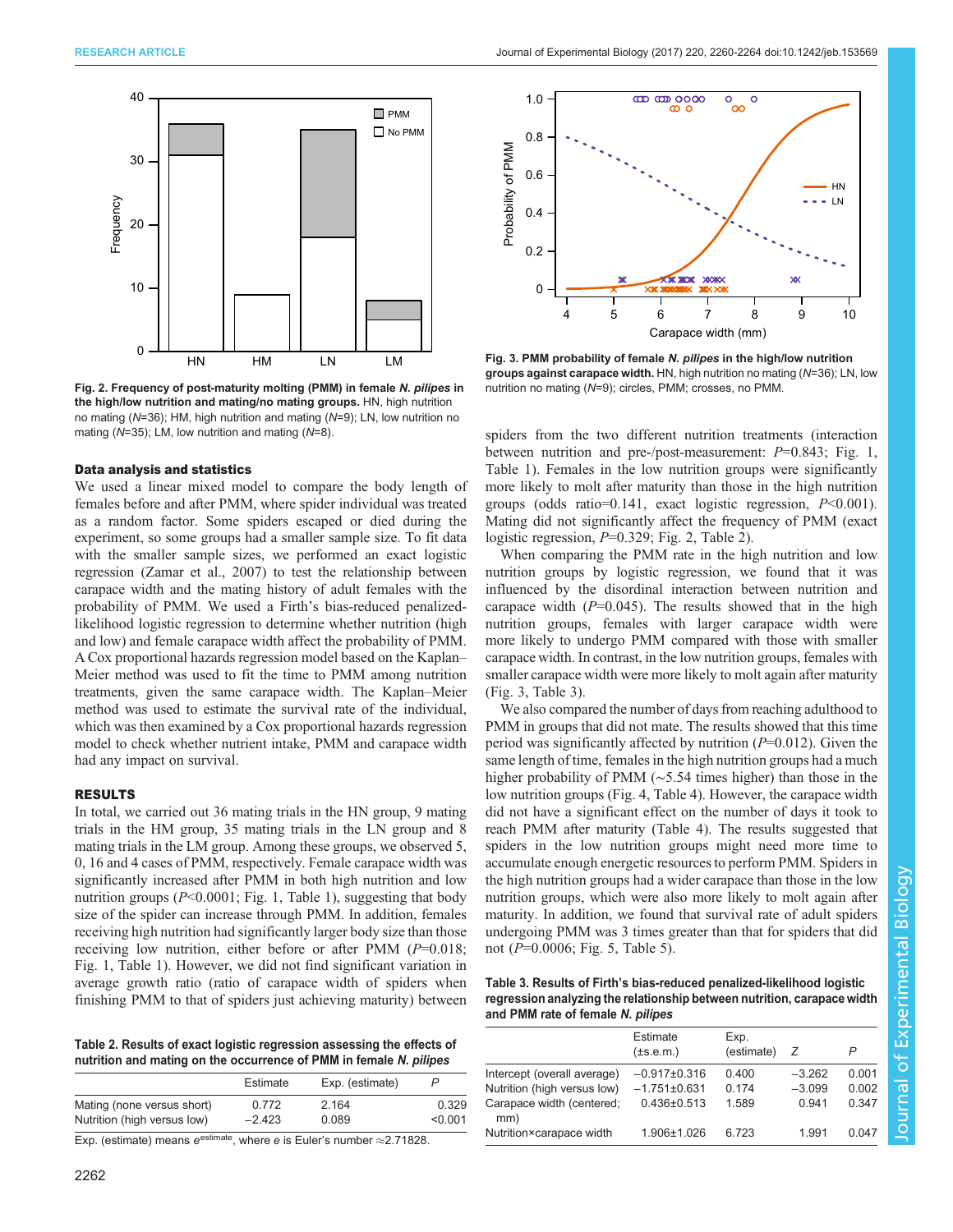<span id="page-3-0"></span>

Fig. 4. Number of days before PMM in female N. pilipes in the high/low nutrition groups. HN, high nutrition no mating (N=36); LN, low nutrition no mating (N=9).

#### **DISCUSSION**

We studied factors that potentially induce PMM in the golden orbweb spider N. pilipes, a topic that has rarely been examined in arthropods. We predicted that spiders would be more likely to molt as adults under higher levels of nutrition and a lower level of polyandry. However, our results showed that PMM is more closely associated with nutrient consumption, as mating history is less relevant. Females in the low nutrition groups were more likely to undergo PMM, whether they had mated or not. Although the sample size of the data was small in the two mating groups, the results clearly showed that nutrition is more likely to influence PMM rate than mating history [\(Fig. 2, Table 2](#page-2-0)).

In arthropods, female body size is positively correlated with female fecundity ([Head, 1995](#page-4-0); [Higgins, 1992\)](#page-4-0). In spiders, sexual size dimorphism is believed to be generated and maintained by fecundity selection on female body size ([Head, 1995; Kuntner and](#page-4-0) [Elgar, 2014\)](#page-4-0). In theory, an increase in female body size via PMM may enhance reproductive performance, especially when food is abundant. However, our results showed that females of a similar size (carapace width below about 7 mm) that consumed a low level of nutrition had a higher rate of PMM than those that consumed a higher level of nutrition ([Fig. 3](#page-2-0), [Table 3](#page-2-0)). These results imply that PMM might not be selected for through a fecundity advantage, even though PMM can considerably increase body size [\(Fig. 1](#page-1-0), [Table 1\)](#page-1-0). However, body size does have some impact on PMM (Fig. 4). As sit-and-wait predators, orb-web spiders have limited options for adjusting prey availability. Possible means to enhance foraging include relocating the web site/web position and modifying web/silk properties ([Blackledge](#page-4-0) [et al., 2011; Heiling and Herberstein, 1999; Herberstein and Tso,](#page-4-0) [2011](#page-4-0)). Therefore, spiders with some growth and developmental plasticity can respond to variations in foraging opportunities.

Table 4. Results of Cox proportional hazards regression model analyzing the effects of nutrition and carapace width on intervals between maturity and PMM in female N. pilipes

|                                  | Estimate<br>$(\pm s.e.m.)$ | Exp.<br>(estimate) | z        | P     |
|----------------------------------|----------------------------|--------------------|----------|-------|
| Nutrition (high versus low)      | $1.713 \pm 0.682$          | 5.544              | 2.511    | 0.012 |
| Carapace width<br>(centered; mm) | $-0.661\pm0.421$           | 0.516              | $-1.571$ | 0.116 |
| Nutrition×carapace width         | $-0.960\pm0.824$           | 0.383              | $-1,165$ | 0.224 |



Fig. 5. Survival probability of female N. pilipes in the high/low nutrition groups with and without PMM. HN, high nutrition no mating (N=36); LN, low nutrition no mating (N=9).

Studies on Nephila clavipes showed that the number of molts and inter-molt duration were plastic as a result of variation in food resources [\(Higgins and Rankin, 1996\)](#page-4-0). The results of our study showed that adult female N. *pilipes* also adjust molting to variations in foraging success, possibly maximizing their reproductive potential. Nephila pilipes inhabit both tropical and subtropical areas ranging from southern Japan to northern Australasia ([Su et al., 2007\)](#page-4-0). PMM, an uncommon phenomenon in modern spider clades, may have evolved as an adaptation in this widely distributed species early in its geographic expansion. This adaptation may have enabled spiders to cope with a diverse array of habitats and associated spatial and temporal heterogeneities in foraging conditions.

Female spiders with larger body sizes have higher reproductive potential [\(Schneider and Andrade, 2011](#page-4-0)). Our findings indicate that when food is abundant, the larger-bodied females might invest energy in PMM to increase body size, thereby maximizing reproductive potential. Smaller-bodied females may transfer energy to reproductive potential rather than investing it in increasing body size. However, when food resources are scarce, larger-bodied females may save energy and use it in egg production rather than in PMM. In contrast, smaller-bodied females may dedicate it to a final effort to attract males by releasing sexual pheromones via PMM, as molting fluid may contain volatile sexual pheromones ([Miyashita and Hayashi, 1996\)](#page-4-0).

Protandry, a phenomenon where males become sexually mature earlier than the females, is common in spiders [\(Gunnarsson and](#page-4-0) [Johnsson, 1990](#page-4-0); [Maklakov et al., 2004](#page-4-0)). Nephila pilipes is a protandrous species [\(Danielson-François et al., 2012\)](#page-4-0), and males mature on average 1 month before females (S.Z., unpublished observation). In many spiders, including N. pilipes, the population of males would drop drastically after the peak of adult abundance

Table 5. Results of Cox proportional hazards regression model assessing the effects of nutrition, PMM and carapace width on the survival of female N. pilipes

|                                  | Estimate<br>$(\pm s.e.m.)$ | Exp.<br>(estimate) | Z        |        |
|----------------------------------|----------------------------|--------------------|----------|--------|
| Nutrition (high versus low)      | $-0.324\pm0.322$           | 1.383              | $-1.006$ | 0.314  |
| $PMM$ (+ versus $-$ )            | $-1.232\pm0.361$           | 3428               | $-3,413$ | 0.0006 |
| Carapace width<br>(centered; mm) | $-0.068 \pm 0.215$         | 1 0 7 0            | $-0.315$ | 0 753  |